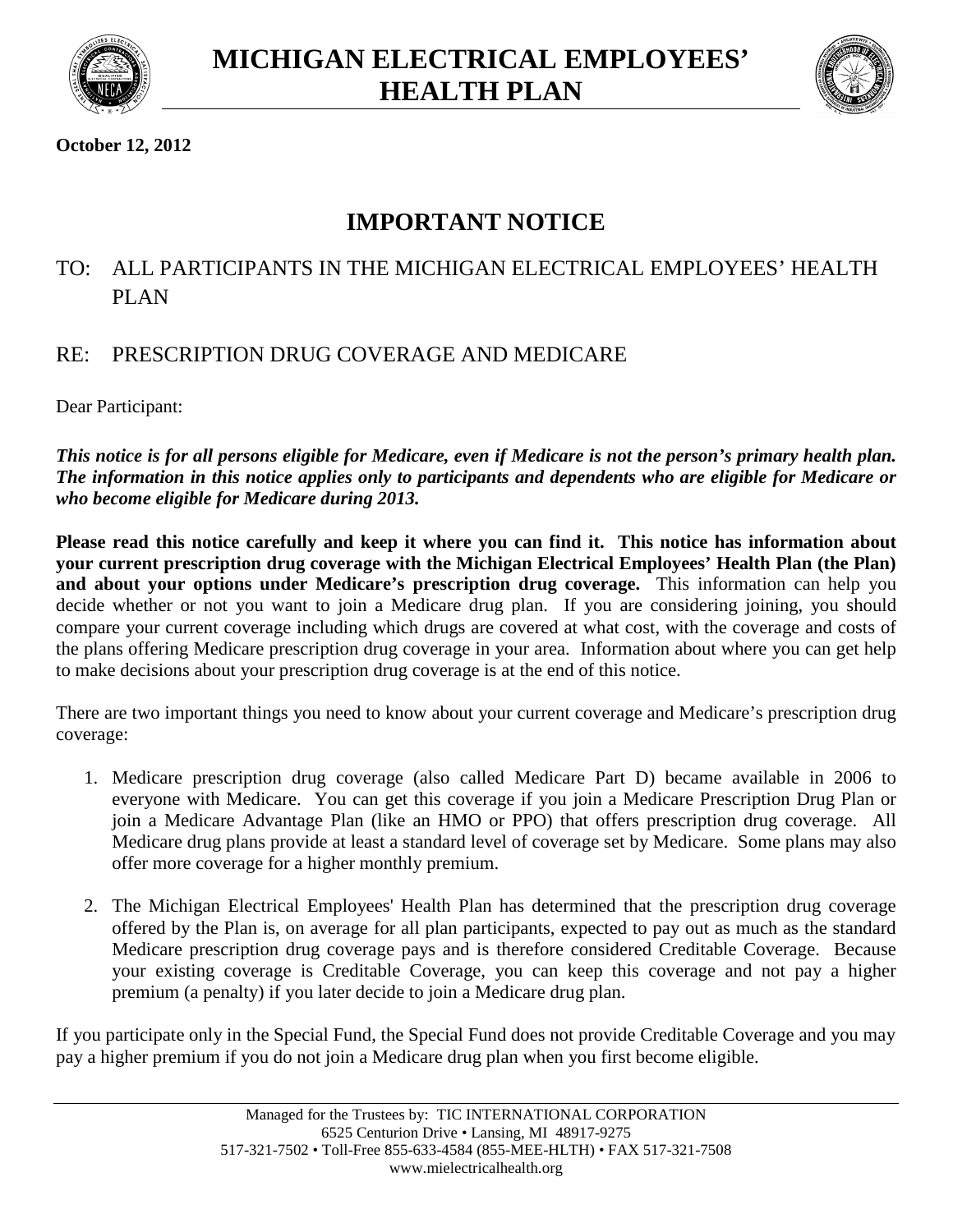## **WHEN CAN YOU JOIN A MEDICARE DRUG PLAN?**

You can join a Medicare drug plan when you first become eligible for Medicare and each year from October 15th through December 7th. Enrollment in a Medicare Part D Plan is completely voluntary.

However, if you lose your current creditable prescription drug coverage, through no fault of your own, you will also be eligible for a two (2) month Special Enrollment Period (SEP) to join a Medicare drug plan.

## **WHAT HAPPENS TO YOUR CURRENT COVERAGE IF YOU DECIDE TO JOIN A MEDICARE DRUG PLAN?**

#### **Retirees and Their Dependents**

If you decide to enroll in a Medicare Part D prescription drug plan, your current Michigan Electrical Employees' Health Plan prescription drug coverage will terminate. YOU CANNOT HAVE PRESCRIPTION DRUG COVERAGE THROUGH BOTH THIS PLAN AND A PART D DRUG PLAN. This Plan will not coordinate its prescription drug benefits with Medicare Part D plans, and will not provide drug coverage to supplement a Medicare D plan.

You will still be eligible to receive all of your other health benefits from the Plan, but you must use your Part D plan for your prescription drug coverage. **You must notify the Plan if you decide to enroll in a Medicare** Part D drug plan. Your self-payment for this Plan's coverage will not change if you drop your drug coverage.

If you do decide to enroll in a Medicare Part D drug plan and drop your current Michigan Electrical Employees' Health Plan prescription drug coverage, you and your dependents **will** be able to get this coverage back if you later drop your Medicare Part D drug plan coverage. Note that your prescription drug coverage under a Medicare Part D drug plan and under this Plan cannot overlap. However, you will only be able to re-enroll in this Plan **once during your lifetime.** If you enroll in a Part D plan, re-enroll in this Plan, then decide to go back to a Part D plan, *you will not be able to re-enroll in the Plan a second time.*

### *You must notify the Plan Office before you terminate your Medicare Part D drug plan coverage.*

Notwithstanding the above, if you or your dependents participate in the Plan's Special Fund and not in other Plan coverage, the Special Fund does not provide Creditable Coverage. In this case, you may pay a higher premium (a penalty) if you do not join a Medicare drug plan when you first become eligible.

### *Active Employees and Their Dependents*

If Medicare is or will become your secondary health care plan, you can enroll in a Medicare Part D plan and still be eligible to receive all of your current health and prescription drug benefits through the Plan. However, having both drug coverages does not mean (1) that you will have better benefits than you currently have or (2) that you will not have any out-of-pocket prescription drug expenses.

 Since this Plan is primary to Medicare in most cases, this Plan will pay its normal benefits and your Medicare plan's duplicate coverage rules will determine its benefit level. Various Medicare Part D plans may have different rules.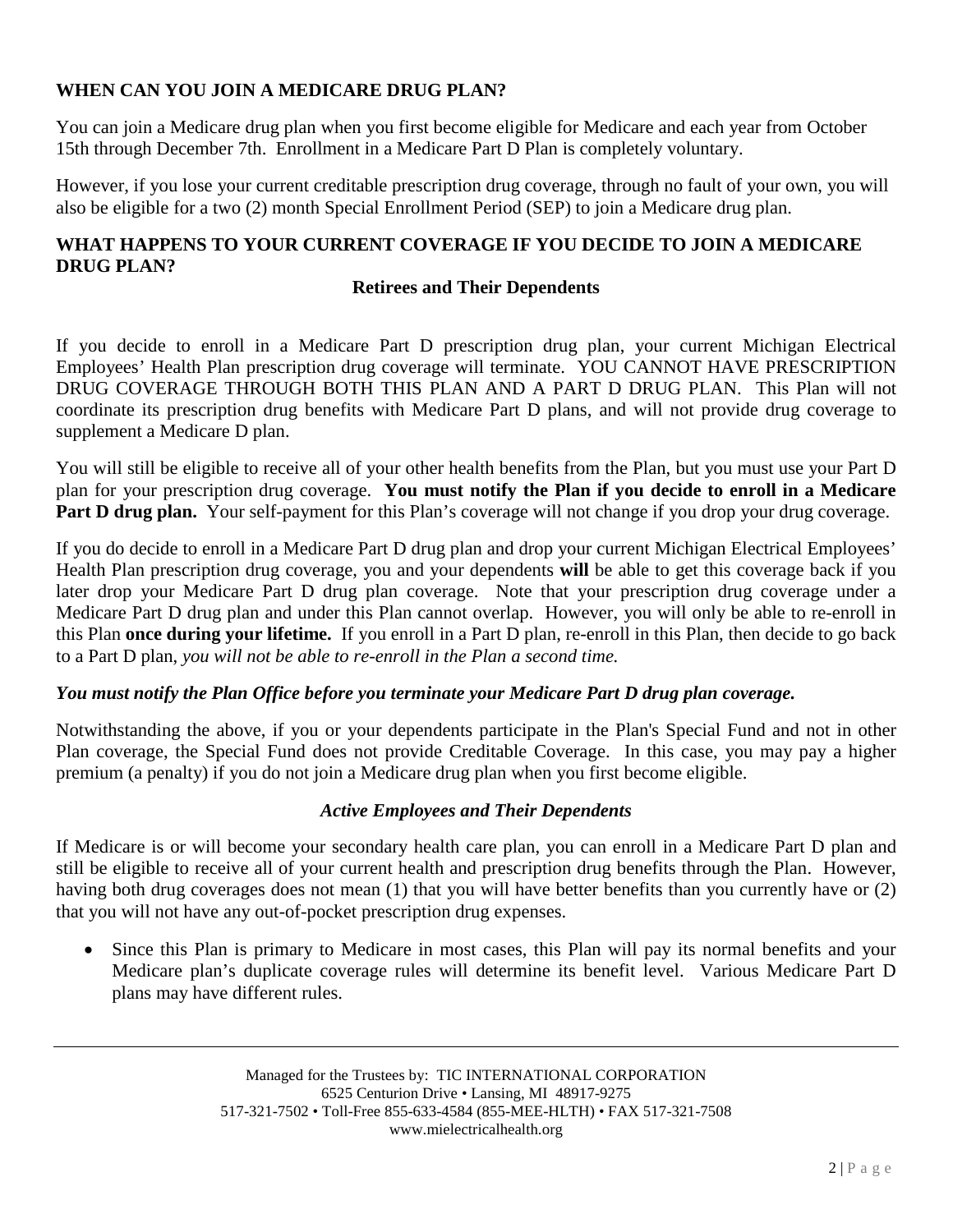You should be aware that having two prescription drug plans could have an effect on whether you reach the Medicare plan's catastrophic coverage level. That is because standard Medicare Part D plans are only required to count your actual out-of-pocket costs when determining when you reach the catastrophic coverage level. Drug costs that are paid by this Plan do not qualify as out-of-pocket expenses.

If Medicare is or will become your primary plan, please contact the Plan Office for more information if you are considering enrolling in a Medicare Part D plan. When Medicare is primary, the Plan will continue to coordinate with Medicare for your hospital and physician benefits. However, if Medicare is primary, the Plan will not coordinate prescription drug expenses with a Part D drug plan. If you do decide to enroll in a Medicare Part D drug plan and drop your current Michigan Electrical Employees' Health Plan prescription drug coverage, you and your dependents **will** be able to get this coverage back if you later drop your Medicare Part D drug plan coverage. Note that your prescription drug coverage under a Medicare Part D drug plan and under this Plan cannot overlap. However, you will only be able to re-enroll in this Plan *once during your lifetime.* If you enroll in a Part D plan, re-enroll in this Plan, then decide to go back to a Part D plan, *you will not be able to re-enroll in the Plan a second time.*

### **You must notify the Plan Office before you terminate your Medicare Part D drug plan coverage.**

### **WHAT HAPPENS IF YOU DO NOT JOIN A MEDICARE PART D DRUG PLAN?**

**You do not have to enroll in a Medicare drug plan.** Enrollment in a Medicare Part D Plan is completely voluntary. If you choose not to enroll in a Medicare Part D drug plan, your prescription drug benefits will be provided under the Michigan Electrical Employees' Health Plan. If you do not want to join a Medicare Part D drug plan, you do not have to do anything at this time.

### **WHEN WILL YOU PAY A HIGHER PREMIUM (PENALTY) TO JOIN A MEDICARE PART D DRUG PLAN?**

You should also know that if you drop or lose your current coverage with the Michigan Electrical Employees' Health Plan and don't join a Medicare drug plan within 63 continuous days after your current coverage ends, you may pay a higher premium (a penalty) to join a Medicare drug plan later. Because the Special Fund is non-Creditable Coverage, if you only participate in the Special Fund and don't join a Medicare drug plan, you will pay a higher premium (a penalty) to join a Medicare drug plan later.

If you go 63 continuous days or longer without creditable prescription drug coverage, your monthly premium may go up by at least 1% of the Medicare base beneficiary premium per month for every month that you did not have that coverage. For example, if you go nineteen months without creditable coverage, your premium may consistently be at least 19% higher than the Medicare base beneficiary premium. You may have to pay this higher premium (a penalty) as long as you have Medicare prescription drug coverage. In addition, you may have to wait until the following October to join with a January effective date.

#### **FOR MORE INFORMATION ABOUT THIS NOTICE OR YOUR CURRENT PRESCRIPTION DRUG**

**COVERAGE…** Contact the Plan Office at 1-855-633-4584 for further information. Note: You'll get this notice each year. You will also get it before the next period you can join a Medicare drug plan, and if this coverage through the Michigan Electrical Employees' Health Plan changes. You also may request a copy of this notice at any time.